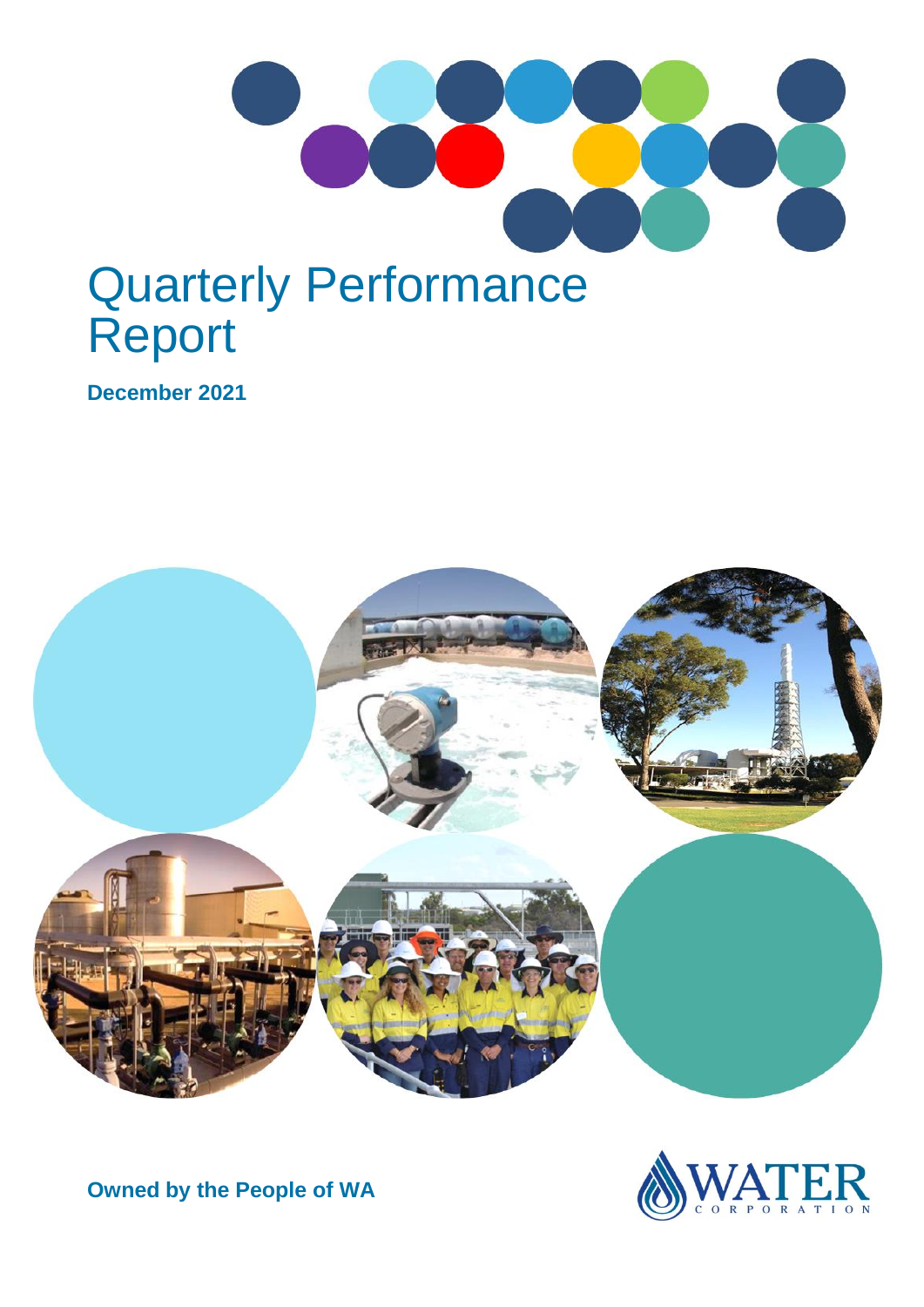### Financial Performance





|                                               | 6 months to December 2021 |               |                 | <b>Prior</b><br><b>Comparative</b><br><b>Period</b> | <b>Full Year 2021/22</b>                                                |
|-----------------------------------------------|---------------------------|---------------|-----------------|-----------------------------------------------------|-------------------------------------------------------------------------|
| Financial Results (\$'000s)                   | <b>Actual</b>             | <b>Budget</b> | <b>Variance</b> | <b>Last Year</b>                                    | <b>Statement of Corporate</b><br><b>Intent</b><br>Budget <sup>(7)</sup> |
| Operating revenue                             | 1,368,864                 | 1,368,217     | 647             | 1,347,754                                           | 2,813,816                                                               |
| Direct operating expenses <sup>(1)</sup>      | 494,988                   | 479,268       | (15, 720)       | 454,725                                             | 987,470                                                                 |
| Depreciation / amortisation                   | 273,724                   | 272,209       | (1, 516)        | 268,742                                             | 562,365                                                                 |
| Earnings before interest & tax <sup>(2)</sup> | 600,152                   | 616,740       | (16, 588)       | 624,287                                             | 1,263,981                                                               |
| less: Net interest expense                    | 83,861                    | 83,961        | 100             | 91,800                                              | 175,499                                                                 |
| add: Developers' contribution <sup>(3)</sup>  | 94,754                    | 67,744        | 27,010          | 110,298                                             | 134,156                                                                 |
| Operating surplus before tax                  | 611,045                   | 600,523       | 10,522          | 642,785                                             | 1,222,638                                                               |
| Income tax expense                            | 183,242                   | 180,281       | (2,962)         | 189,117                                             | 367,043                                                                 |
| Operating surplus after tax                   | 427,803                   | 420,243       | 7,560           | 453,668                                             | 855,595                                                                 |
| Capital expenditure <sup>(4)</sup>            | 292,874                   | 344,996       | 52,122          | 345,972                                             | 712,369                                                                 |
| Borrowings taken (repaid)                     | (194, 350)                | (194, 350)    |                 |                                                     | 375,000                                                                 |
| Net debt <sup>(5)</sup>                       | 5,454,235                 | 5,373,756     | (80, 479)       | 5,922,416                                           | 4,994,362                                                               |

| <b>Financial Performance Measures</b>    | <b>Full Year</b><br>Forecast 21/22 | (7)<br>Full Year<br><b>Target 21/22</b> | <b>Variance</b> | <b>Last Year</b><br><b>Actual</b> |
|------------------------------------------|------------------------------------|-----------------------------------------|-----------------|-----------------------------------|
| Return on assets (%)                     | 7.3                                | 7.3                                     |                 | 7.2                               |
| Debt to total assets (%)                 | 29.6                               | 32.2                                    | 2.6             | 32.4                              |
| Return on equity (%)                     | 7.0                                | 7.0                                     |                 | 7.5                               |
| <b>Net Accruals to Government (\$m)</b>  |                                    |                                         |                 |                                   |
| Represented by:                          |                                    |                                         |                 | 384.3                             |
| Tax equivalents                          | 374.5                              | 379.0                                   | (4.5)           |                                   |
| Dividends provided                       | $\overline{\phantom{0}}$           | $\overline{\phantom{0}}$                |                 | 642.4                             |
| <b>Operating Subsidies</b>               |                                    |                                         |                 |                                   |
| Non-Commercial Country Services          | 311.3                              | 317.9                                   | 6.6             | 296.6                             |
| Revenue Concessions                      | 186.1                              | 171.5                                   | (14.6)          | 170.3                             |
| <b>Metropolitan Operations</b>           | 2.5                                | 1.8                                     | (0.7)           | 1.7                               |
| <b>Total Operating Subsidies</b>         | 499.9                              | 491.2                                   | (8.7)           | 468.6                             |
| Net Accrual to Government <sup>(6)</sup> | (125.3)                            | (112.1)                                 | (13.2)          | 558.1                             |

#### **Comments**

(1) Direct operating expenses are higher as the result of rising prices from global supply chain for equipment and supplies, combined with an extremely competitive labour market for work undertaken by third party external service providers and higher levels of corrective maintenance activities, primarily in the metropolitan area, for both water and wastewater infrastructure assets.

(2) Earnings before income tax is lower than budget due to the higher direct operating expenses, partially offset by increased revenue streams - Rates and fees, Operating Subsidies and Industrial Waste charges.

(3) Higher developers' contributions, due to continued strong lot development activity via subdivisions and asset hand-overs.

(4) We are experiencing delays in capital projects due to a number of factors including delays in receipt of external approvals, supply chain constraints and competition for resources.

(5) Net Debt is higher due to a delay in the payment receipts from the Country Water Pricing Subsidy from Royalties for Regions - this is a timing difference and is expected to be rectified by year end.

(6) Although the year to date operating surplus after tax result is \$7.6m higher than budget, full year Net Accrual to Government is forecast to be \$13.2m lower than budget due to higher Operating Subsidy receipts, combined with a decrease in tax equivalents.

(7) Respective figures are the endorsed Full Year 2021/22 Statement of Corporate Intent Budget financials.

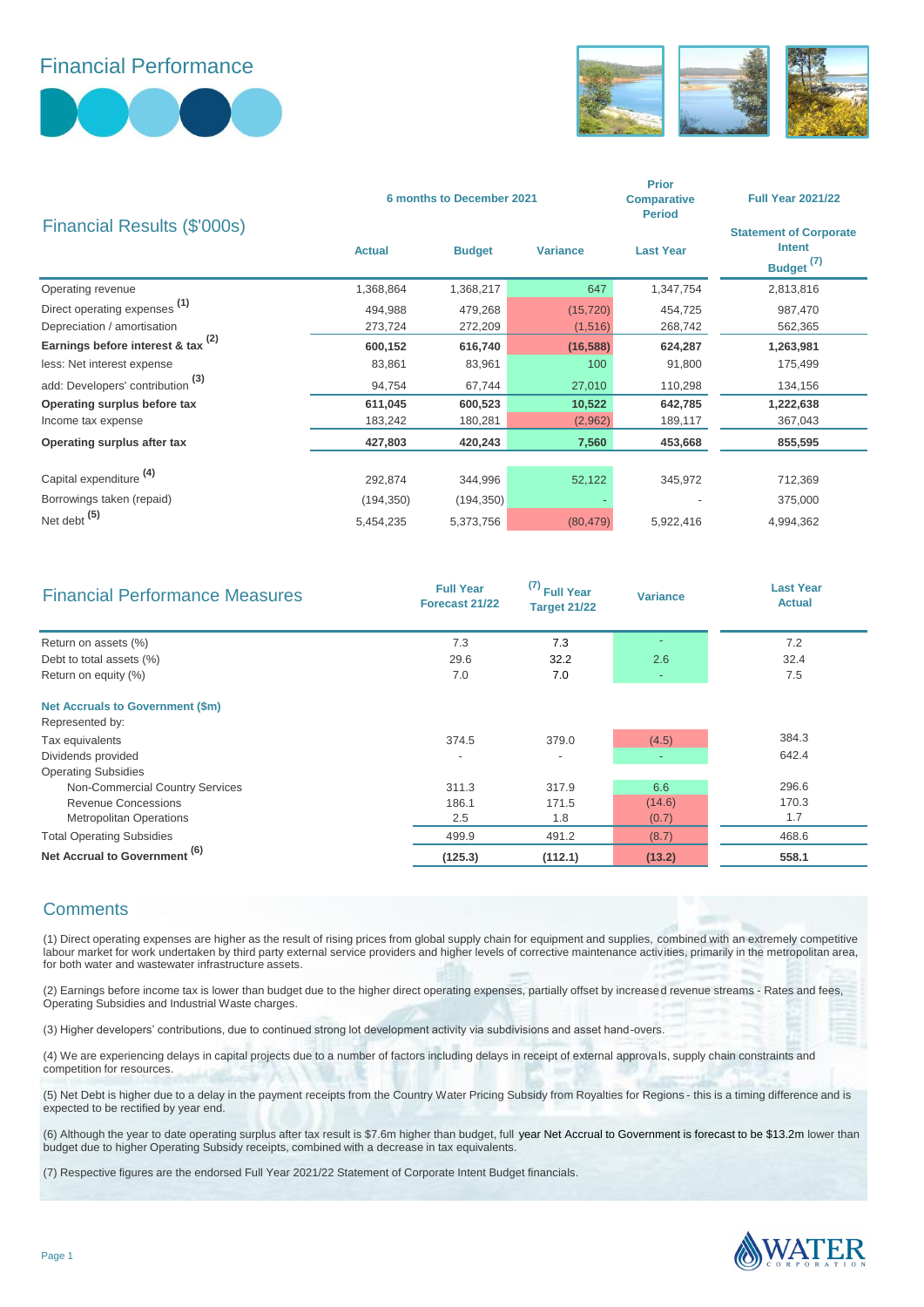## Business Targets & Information





|                                                                                                                                                                                                                                                     | <b>Full Year 2021/22</b> |        |               |                     |
|-----------------------------------------------------------------------------------------------------------------------------------------------------------------------------------------------------------------------------------------------------|--------------------------|--------|---------------|---------------------|
| <b>Performance Indicators</b>                                                                                                                                                                                                                       | <b>Forecast</b>          |        | <b>Target</b> | <b>Status</b>       |
| Outcome 1: Continue to satisfy customers when we interact with them achieving a<br>high performing score when surveyed                                                                                                                              |                          |        |               |                     |
| VOC customer experience (score)                                                                                                                                                                                                                     | 8.00                     | $>=$   | 8.00          | On Target           |
| Outcome 2: Keep total cost per property as low as possible over six years                                                                                                                                                                           |                          |        |               |                     |
| Total cost per property (\$) (a)                                                                                                                                                                                                                    | 2,053                    | $\leq$ | 2,012         | <b>Below Target</b> |
|                                                                                                                                                                                                                                                     |                          |        |               |                     |
| Outcome 3: Create a workplace that reflects the diversity in Western Australia<br>(including women in leadership) and continuously strengthen our commitment to<br>reconciliation, equity and Aboriginal engagement in the ways in which we operate |                          |        |               |                     |
| Workplace diversity targets achieved - women in leadership (% and number of)                                                                                                                                                                        | 36.0% 64                 | $>=$   | 36.0% 64      | On Target           |
| Aboriginal and Torres Strait Islander employment (% and number of) <sup>(b)</sup>                                                                                                                                                                   | 5.6% 213                 | $>=$   | 6.0% 220      | <b>Below Target</b> |
| Contracts >\$50K awarded to Aboriginal suppliers (%)                                                                                                                                                                                                | 3.2%                     | $>=$   | 3.2%          | On Target           |
| Outcome 4: Demonstrate advanced health and safety practices by 2024-25                                                                                                                                                                              |                          |        |               |                     |
| Public drinking water advisories (number of)                                                                                                                                                                                                        | $\Omega$                 | $\leq$ | $\mathbf 0$   | On Target           |
| Total Recordable Injury Frequency Rate - over 5 years (rate) <sup>(c)</sup>                                                                                                                                                                         | 4.0%                     | $\leq$ | 2.2%          | <b>Below Target</b> |
| Outcome 5: Support the Government to deliver Waterwise Perth Action Plan                                                                                                                                                                            |                          |        |               |                     |
| Support the Government to deliver Waterwise Perth Action Plan (number of Water<br>Corporation's actions completed on time)                                                                                                                          | 10                       | $>=$   | 10            | On Target           |
| Outcome 6: Achieve net zero carbon emissions by or before 2050                                                                                                                                                                                      |                          |        |               |                     |
| Reported greenhouse gas emissions (kilo tonnes CO2 equivalent) <sup>(d)</sup>                                                                                                                                                                       | 665kT                    |        | N/A           |                     |
| Outcome 7: Increase the percentage of materials recovered from solid waste over<br>six years                                                                                                                                                        |                          |        |               |                     |
| Material recovered - solid waste (%)                                                                                                                                                                                                                | 73%                      | $>=$   | 73%           | On Target           |

#### **Comments**

(a) Total Cost per Property is forecast to be higher than target primarily due to rising prices from global supply chain for equipment and supplies, combined with an extremely competitive labour market for work undertaken by third party external service providers and higher levels of corrective maintenance activities, primarily in the metropolitan area, for both water and wastewater infrastructure assets.

(b) The Aboriginal and Torres Strait Islander employment is forecast to be below target due to a tightening and increased movement of talent in the labour market.

(c) Total Recordable Injury Frequency Rate is measured over a rolling 12 month period. Last financial year the Corporation exceeded it's target of 2.9% with a year-end outturn of 4.5%. This significantly impacts the ability to achieve this year's target (as part of the five year glidepath) of 2.2% by the end of this financial year. Positive progress has been made early this year which has since seen this measure reduce to 4.3%.

(d) Lower green house gas emissions are expected compared to 2020/21 due to reduced water production being forecast at the Corporation's desalination plants this financial year.

Our long-term target is to achieve net zero greenhouse gas emissions by or before 2050. Our current measure is consistent with the National Greenhouse and Energy Reporting Scopes 1 and 2 - this does not include offsets.